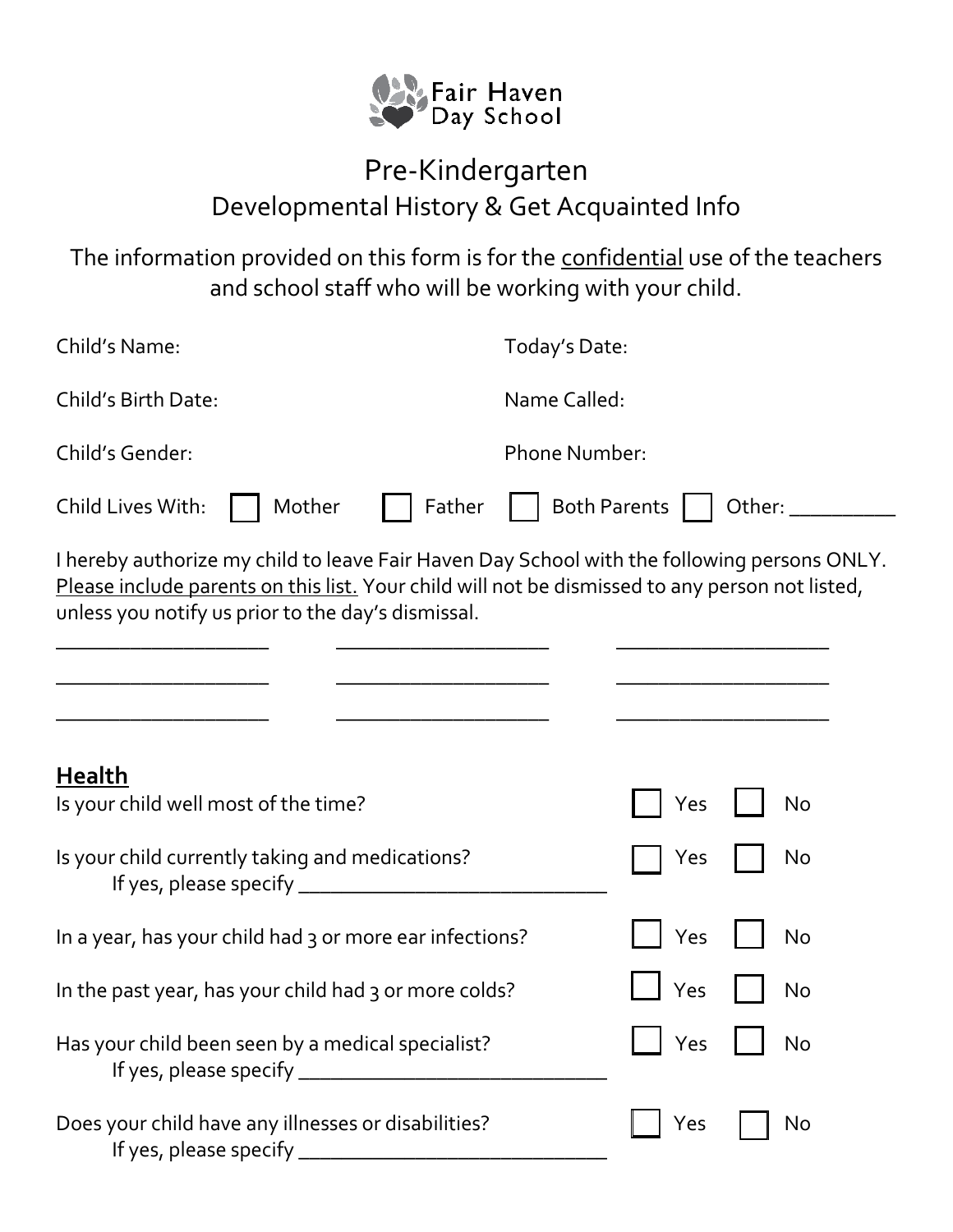| Does your child have any contagious illnesses that could impact other children or staff<br>(malaria, TB, Hepatitis A, Hepatitis B, HIV etc)?                                                                                                                     | Yes<br>No           |  |  |
|------------------------------------------------------------------------------------------------------------------------------------------------------------------------------------------------------------------------------------------------------------------|---------------------|--|--|
| Has your child been hospitalized?<br>If yes, please specify $\_$<br>Has your child had any of the following? Please check all that are applicable.<br><b>Premature Birth</b><br>Breathing/respiratory problems at birth<br>Birth injury or defect<br>Head injury | No<br>Yes           |  |  |
| Convulsions/seizures                                                                                                                                                                                                                                             |                     |  |  |
| Allergies (eczema, hives, drugs, food, hay fever, asthma, insect stings)                                                                                                                                                                                         |                     |  |  |
| Please describe any of the above items if applicable: __________________________                                                                                                                                                                                 |                     |  |  |
|                                                                                                                                                                                                                                                                  |                     |  |  |
| Does your child show right or left-hand dominance?<br><b>Developmental History</b><br>What are your child's favorite activities?                                                                                                                                 | Right<br>Left<br>No |  |  |
| What language is spoken at home?                                                                                                                                                                                                                                 |                     |  |  |
| Has your child had group play experience?                                                                                                                                                                                                                        | Yes<br>No           |  |  |
| Does your child enjoy playing alone?                                                                                                                                                                                                                             | Yes<br>No           |  |  |
| Is your child read to often?                                                                                                                                                                                                                                     | Yes<br>No           |  |  |
| Does your child enjoy books?                                                                                                                                                                                                                                     | Yes<br>No           |  |  |
| Does your child attend church school?                                                                                                                                                                                                                            | No<br>Yes           |  |  |
|                                                                                                                                                                                                                                                                  |                     |  |  |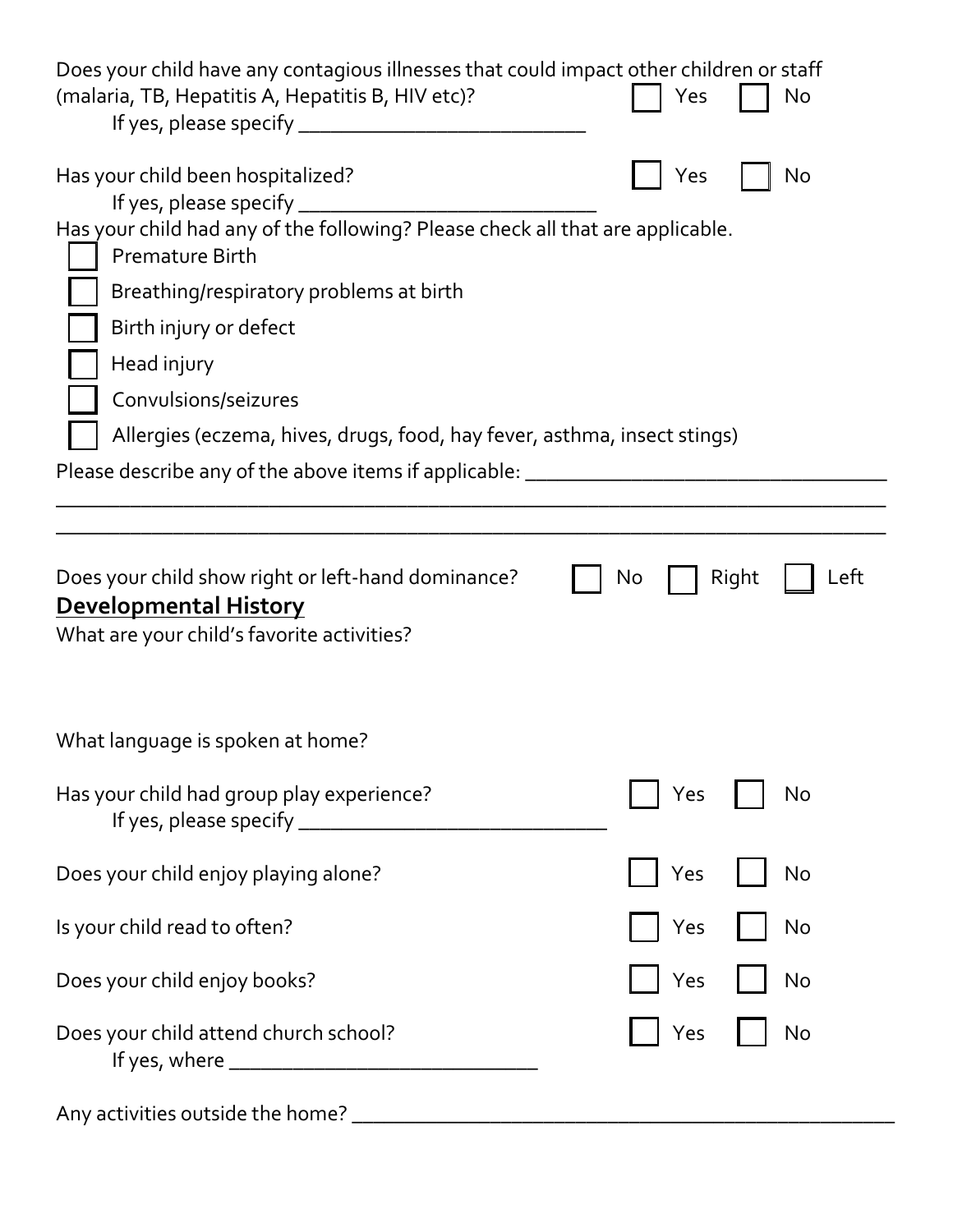| How often does your child watch television? _____                              |          |           |
|--------------------------------------------------------------------------------|----------|-----------|
| What shows/videos do they watch?                                               |          |           |
| Are crayons and scissors available at home for your child?                     | Yes      | <b>No</b> |
| Does you child have any special fears?                                         | Yes      | No        |
| <b>Family Information</b><br>Marital status of parents<br>Married<br>Separated | Divorced | Other     |

If parents are divorced/separated, please describe custody and visitation agreement for the child:

Others in your house:

Please give name, ages, and relationship

Please list any other significant person's in your child life (step families, grandparents, babysitters etc.) Include names and relationship to the child.

| With whom does the child stay when parents are away?                                  |                          |
|---------------------------------------------------------------------------------------|--------------------------|
| Does your family have any pets in the home?<br>If yes, please give name and type ____ | $\vert$   Yes $\vert$ No |

What time does your child normally go to bed at night? \_\_\_\_\_\_\_\_\_\_\_\_\_\_\_\_\_\_\_\_\_\_\_\_\_